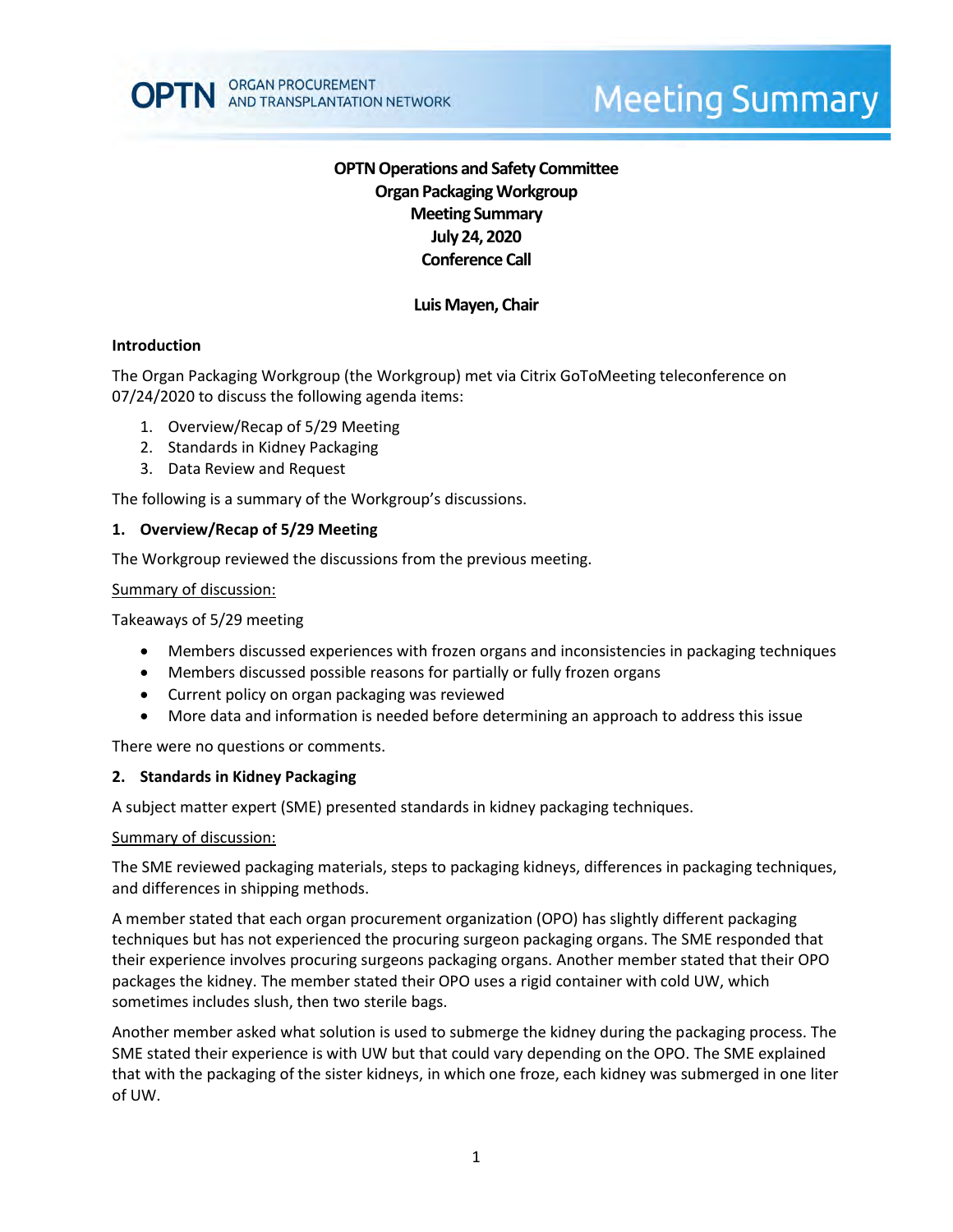Both kidneys were placed on the pump after the OR, and then into coolers before being transported back to OPO's building where they stayed for a few hours. The kidneys were accepted by the same transplant center and both were individually packaged by the same person, in their own shipping containers, each with one liter of UW. Both packages of UW that were used had the same lot number and same expiration date. One kidney froze, one did not. A member asked where the UW was stored. The SME responded that their UW is stored in a refrigerator that is kept between two and eight degrees Celsius. Another member asked if there were differences in the ice that was used. The SME responded that, after this incident, their OPO received a recommendation to discontinue the use of the large block ice and switch to pellet ice.

The Workgroup Chair asked about the freezing point of UW. The SME replied that they did not know the freezing point but the recommendation was to keep the UW at room temperature until it is being prepped for use. The SME's experience in prepping UW for use is to put it in the refrigerator to bring it to that same temperature, which is between two and eight degrees Celsius.

Another member asked about the temperature of slush when it is placed in the packaging. The SME explained the different types of slush that are utilized, such as bricks of ice and saline slush. The member responded that the different ways to create slush results in different temperatures of the slush.

A member asked if there are instances when saline slush is placed in the shipping container. The SME responded that would not happen but saline slush could be added between a closed rigid container and an outside isolation bag. The Workgroup Chair clarified that everything inside the three barriers is sterile, including the ice.

Another member asked if saline is being used in packaging. The SME responded that saline is used in packaging, but not directly in contact with the organ. The member asked if it was standard of practice in every OPO to use UW or HTK solution in the isolation bag with the kidney. The SME responded that they could not guarantee this is every OPO's practice, but it has been their experience.

Another member mentioned their OPO used to use saline but changed policy after ice crystals were found on a kidney. The member read their policy which outlined kidneys placed in a bag with UW, which is then placed in a second bag with more UW. That is placed into a rigid container, and the rigid container is then placed in a third bag. Their policy notes that slush should not be placed inside the rigid container.

A member mentioned that after an experience with a frozen heart, the OPO switched to using Paragonix SherpaPak, which allows members to program exact temperatures for transport. The Workgroup Chair asked if the SheraPak requires a member to operate it. The member responded that the heart is connected to the SherpaPak and becomes suspended in the saline, which maintains a programmed temperature so it does not require continuous operating.

Another member mentioned that in their twenty years of experience they have not encountered a frozen kidney. The member stated that it seems like frozen organs are a rare problem and that the majority of packaging techniques work.

A member asked if all of the presented and discussed packaging techniques comply with UNOS policy. The Workgroup Chair responded that these varying packaging techniques do comply with UNOS policy and it highlights that OPTN packaging policy does not require specifics. The Workgroup Chair cautioned the Workgroup of proposing language that is too prescriptive so that OPOs are not restricted in the resources they are able to obtain. A member asked if the Workgroup can request each OPO's packaging policies for review. The Workgroup will explore this option.